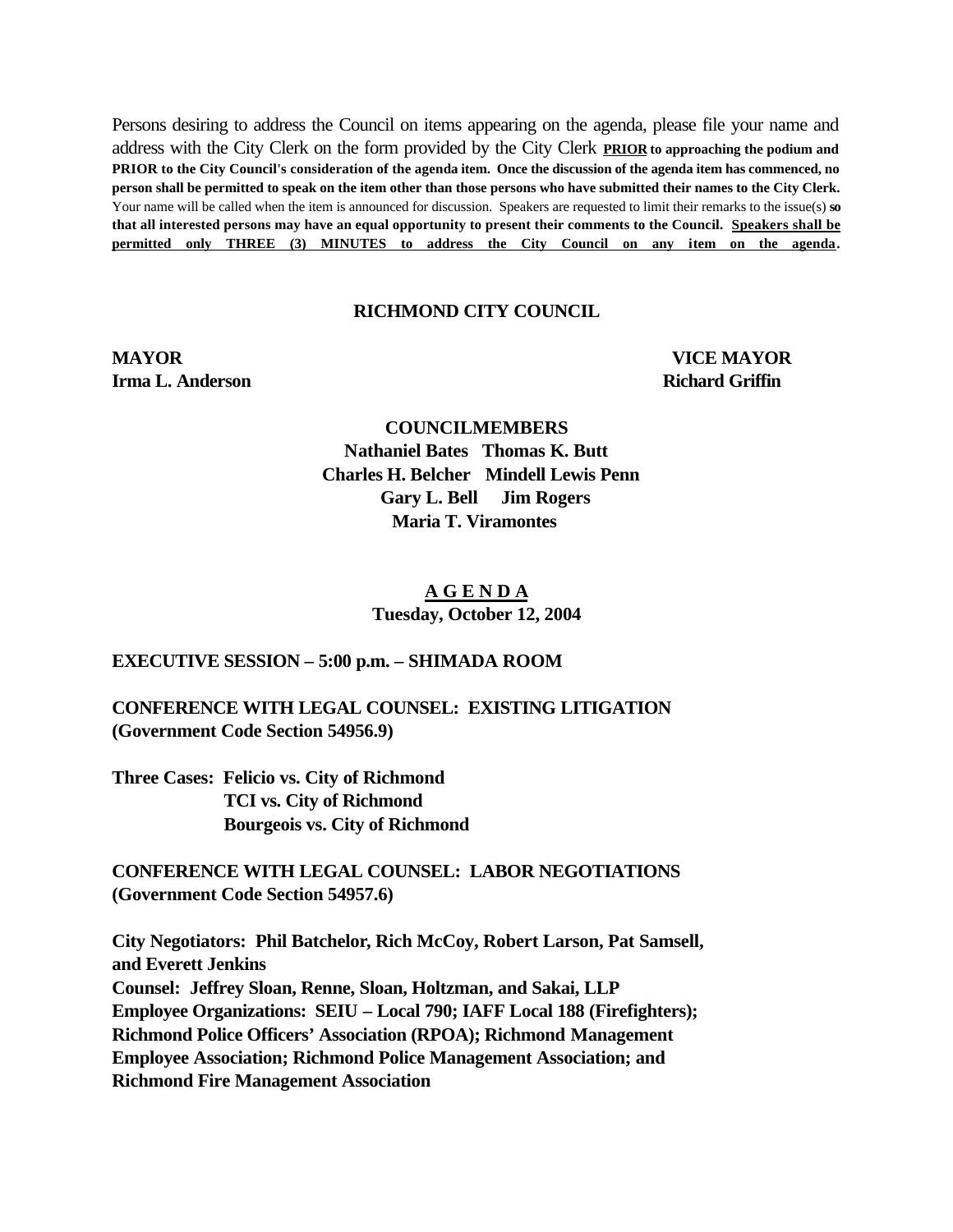#### **OPEN SESSION - 7:00 p.m. - COUNCIL CHAMBER**

## **A. ROLL CALL**

#### **B. COUNCILMEMBERS CODE OF CONDUCT**

**"I solemnly pledge to conduct all City matters fairly, responsibly, and impartially; to carry out the business of the City in an orderly and efficient manner; to treat my colleagues, citizens, and City staff with dignity and respect; through debate, discussion, and dialogue instill public confidence and integrity in the process of City government; and to serve the citizens of Richmond to the best of my ability."**

# **C. APPROVAL OF MINUTES**

**D. STATEMENT OF CONFLICT OF INTEREST** 

# **E. AGENDA REVIEW**

# **F. REPORT FROM CITY ATTORNEY OF FINAL DECISIONS MADE AND NON-CONFIDENTIAL DISCUSSIONS HELD DURING EXECUTIVE SESSION**

#### **G. PRESENTATIONS, PROCLAMATIONS, AND COMMENDATIONS**

- **G-1.** Proclamation acknowledging Richmond resident Tachina Danielle for her 2004 gospel hit "Still Here" – Councilmember Penn (620-6512).
- **G-2.** Proclamation declaring October 2004 as "Domestic Violence Awareness Month" in the City of Richmond – Mayor Anderson (620-6503).
- **G-3.** Proclamation supporting the National League of Cities' commitment to ensure access to the American Dream – Mayor Anderson (620-6503).

#### **H. REPORTS OF STANDING COMMITTEES**

- H-1. Public Safety and Public Services Standing Committee.
- H-2. Finance, Administrative Services, and Economic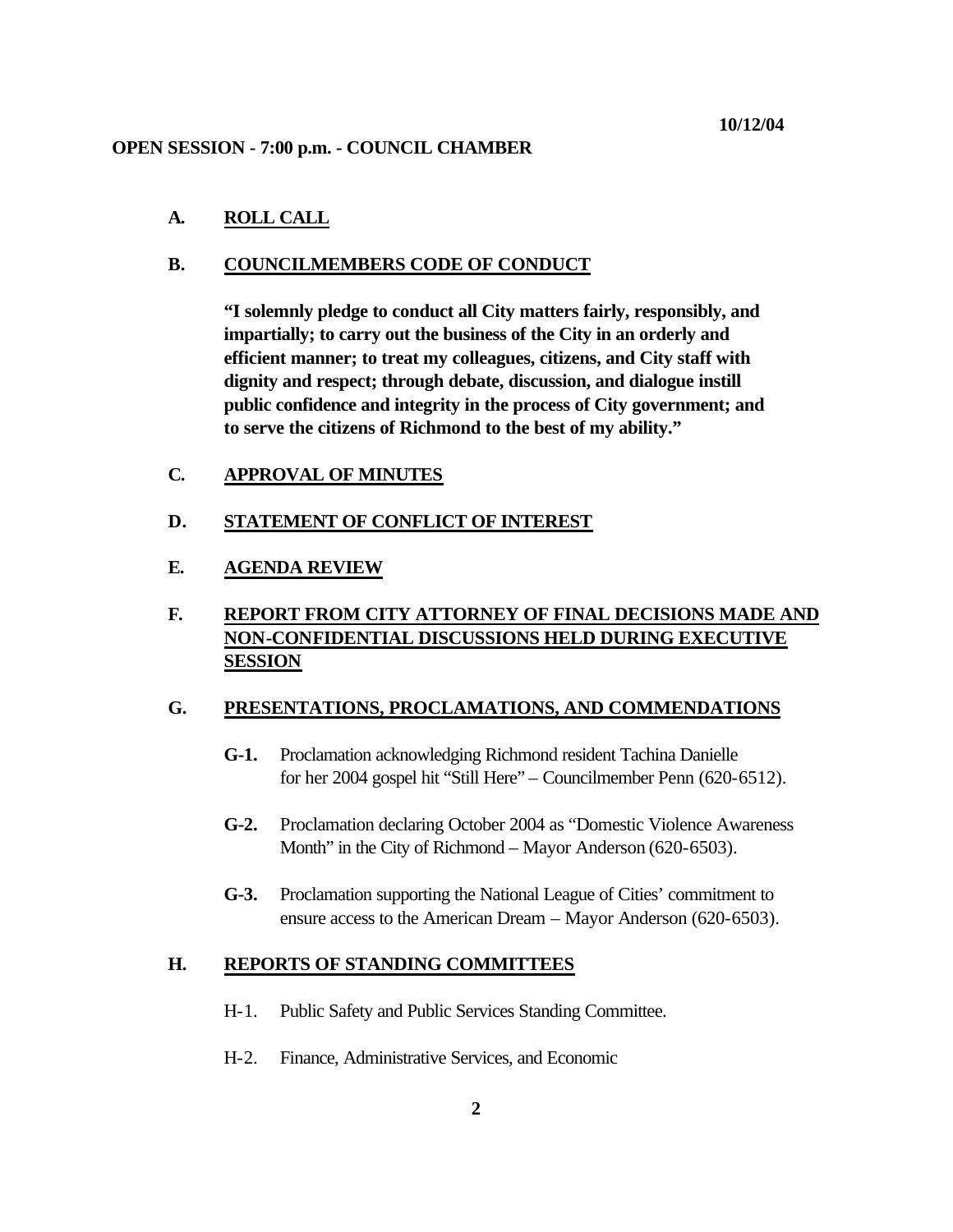Development Standing Committee.

H-3. Rules and Procedures Standing Committee.

#### **I. CONSENT CALENDAR**

**Consent Calendar items are considered routine and will be enacted, approved or adopted by one motion unless a request for removal for discussion or explanation is received from the audience or Council.**

- **I-1. APPROVE** a spend-down purchase order to pay the City's portion of the North Richmond Storm Drain Maintenance Fees. Total amount of fees for the fiscal year will not exceed \$16,000 – Public Services (Rich McCoy 621-1238).
- **I-2. RESOLUTION** authorizing a transfer of \$140,635.02 from Frontline Fund 2306 and State Asset Forfeiture Fund 2307 to the LLEGB VI Grant 2301 – Police Department (Chief Bennett 620-6655).
- **I-3. RESOLUTIONS** authorizing the receipt of \$50,200, funded through the San Francisco Foundation, from the Estate of Clara-Belle Loraine Hamilton as follows:
	- a. Resolution accepting \$12,550 to be used specifically to supplement the planning, development and expenses of maintaining new open spaces and public parks.
	- b. Resolution accepting \$12,550 to be used specifically to supplement the sponsoring of public cultural programs of the Seaver Gallery of the Richmond Museum.
	- c. Resolution accepting \$12,550 to be used specifically to supplement the renovation, furnishing, and maintenance of the Seaver Wing of the Richmond Museum where the Seaver Wing is located.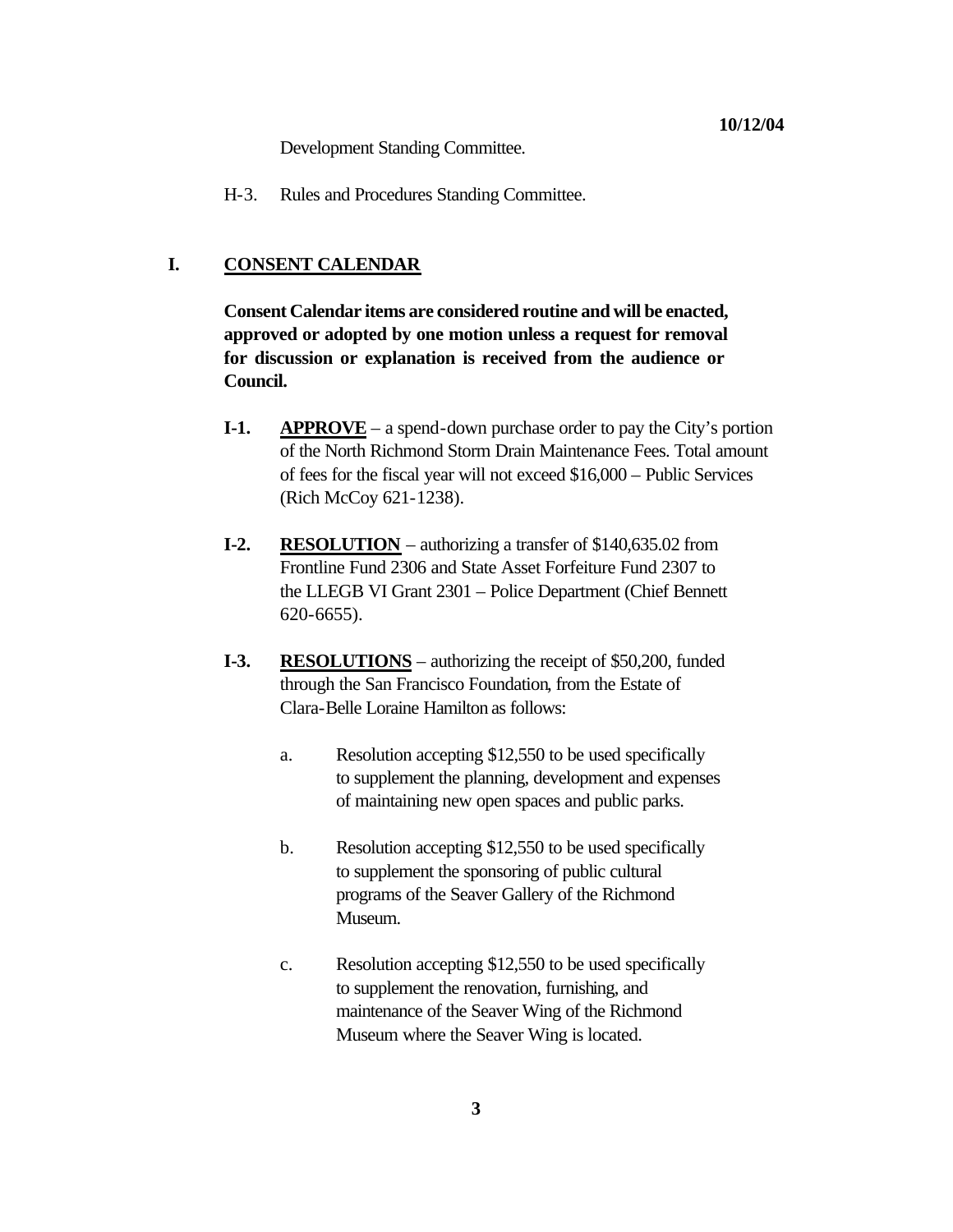d. Resolution accepting \$12,550 to supplement the current expenses of preserving the existing open space and public parks.

# **J. OPEN FORUM FOR PUBLIC COMMENT**

Anyone wishing to address the City Council must submit a request to the City Clerk prior to commencement of the item. **Each speaker will be limited to a Maximum of Two (2) Minutes. The Maximum Number of Requests will be limited to Fifteen (15), and the total amount of time for Open Forum will be Thirty (30) Minutes.**

# **K. PUBLIC HEARINGS**

# **L. AGREEMENTS**

- **L-1. APPROVE** an agreement with Trisha A. Aljoe for temporary legal services in the City Attorney's Office. Total amount of agreement not to exceed \$50,000 – City Attorney (Everett Jenkins 620-6509).
- **L-2. APPROVE** an amendment to an existing agreement with Renne, Sloan, Holtzman, & Sakai, LLP's to ensure continuous labor negotiations between Management and the City's six bargaining units. Total amount of amendment is \$150,000 – City Attorney (Everett Jenkins 620-6509).

# **M. RESOLUTIONS**

# **N. ORDINANCES**

# **O. COUNCIL AS WHOLE**

- **O-1.** Status report on the release of a Request for Proposal (RFP) to evaluate Chevron's energy usage (Councilmember Butt 236-7435).
- **O-2.** Status report on the 2003-04 Pavement Management Program (PMP) - Final Report (Rich Davidson 307-8091).